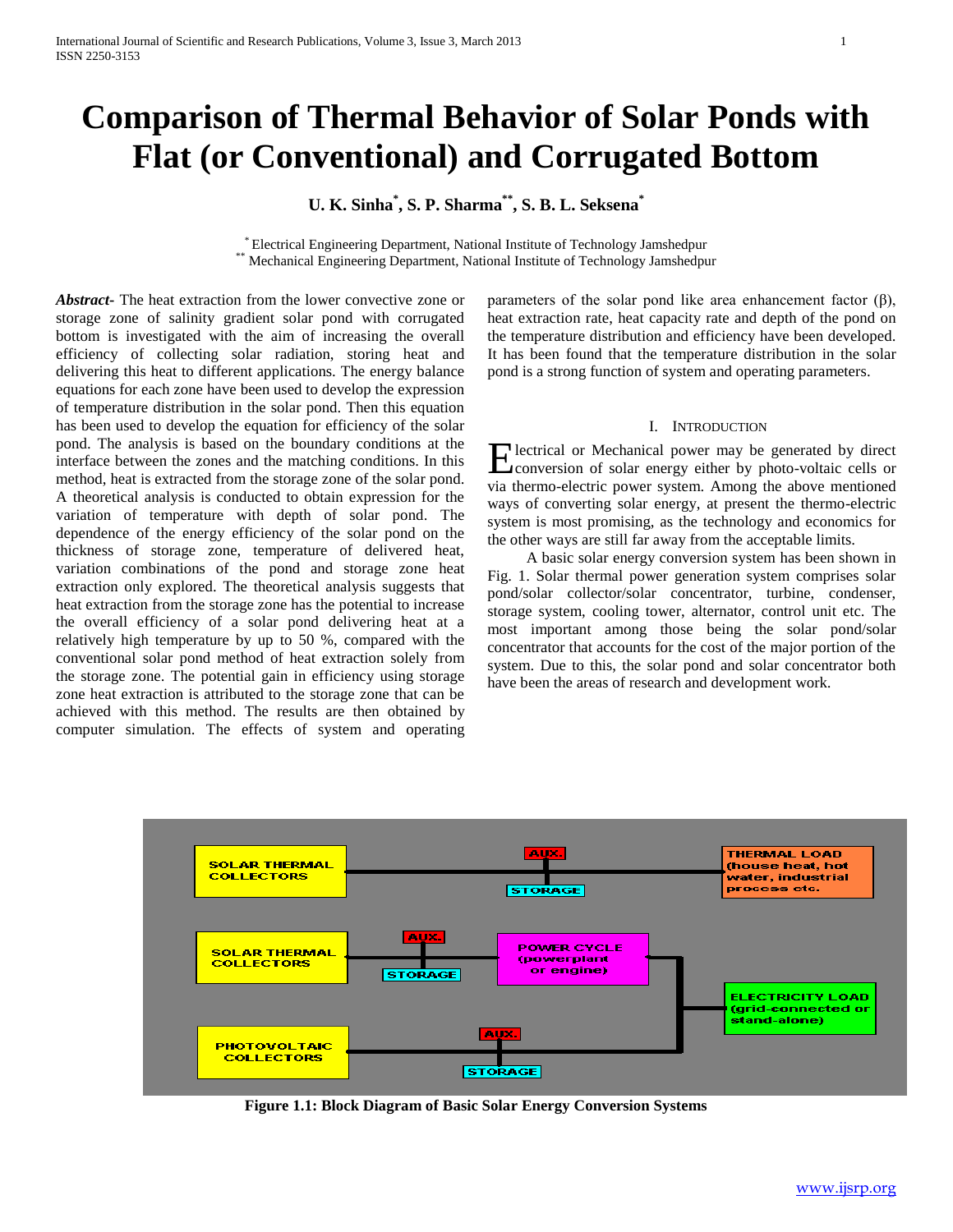A Salt Gradient Solar Pond (SGSP) consists of three distinct zones. The Upper convective zone (UCZ) whose thickness varying between 0.15 to 0.3 m which has low and nearly uniform salt content. Beneath the UCZ is the Non-Convective Zone (NCZ) or gradient zone of thickness that varies between 1 to 1.5 m whose salt content increases with increasing depth and is therefore a zone of variable salinity properties. The bottom layer is the lower convective zone (LCZ) or storage zone, which has a thickness 1.0 to 2.0 m and has a nearly uniform high salt concentration just like saturated saline water. Salinity of the UCZ increases due to convective mixing with the NCZ and salt diffusion from bottom surface to upper surface. Several methods for enhancement of thermal performance of SGSP have been proposed and investigated by [1] a number of investigators. One of the most promising means of improving the thermal performance of conventional SGSP is to increase the bottom surface area by making the surface corrugated (wavy)/V-shaped, which increases the heat transfer capability to the fluid (water) and consequently increases the performance of the solar pond. The important role of upper surface layer dynamics has been discussed by Atkinson and Harleman [2] and Schladow [3] while Tabor [4] and Nielsen [5] provide good general reviews of Solar Pond Technology. Rubin et al. [6-9] performed several numerical and experimental simulation of the solar pond mechanism; they eventually demonstrated that one of the most significant design modifications for increasing the solar pond thermal efficiency was the increased stability of the surface layer. The effect of the various parameters on the thermal behavior with a consideration of the stability criteria in a SGSP are studied results of the steady state indicates that the thickness of the NCZ has a significant effect on the performance of the SGSP.



Fig. 1.2 SOLARPOND WITH CORRUGATED SHAPED BOTTOM SURFACE

 Moreover, the optimum value of this thickness is found to vary with the rate of the heat to be extracted from the system [10]. A novel scheme of heat extraction from the solar pond has been presented along with preliminary two dimensional computational fluid dynamics (CFD) simulations [11] In present work, an analytical model of SGSP with corrugated bottom surface has been developed in order to analyze the effect of various parameters like depth of solar pond, heat capacity rate, heat extraction rate, mass flow rate on temperature distribution and efficiency.

 The analysis is based on the boundary conditions at the surfaces between the zones and on the following assumptions:

 The UCZ and NCZ are assumed to be perfectly mixed layers at a uniform temperature which changes only with time.

- The lateral dimensions of the solar pond are large as compared to its depth so that the temperature variation is only in the vertical direction.
- The properties are constant and assisted with these above assumptions.
- Based on the energy balance equation, an expression for temperature distribution in the gradient zone of conventional solar pond has been developed as:

 A schematic diagram of a salt gradient solar pond (SGSP) with corrugated bottom surface is shown in Fig.1.2. Typically, it is about 1 to 2 m deep with a thick durable plastic liner laid at the bottom. Materials used for the liner include low density polyethylene (LDPE), high density polyethylene (HDPE), woven polymer yarn (XB-5), and hypalon reinforced with nylon mesh. Salts like Magnesium chloride (MgCl<sub>2</sub>), Sodium Chloride (NaCl) or Sodium Nitrate  $(NaNO<sub>3</sub>)$  are dissolved in the water, the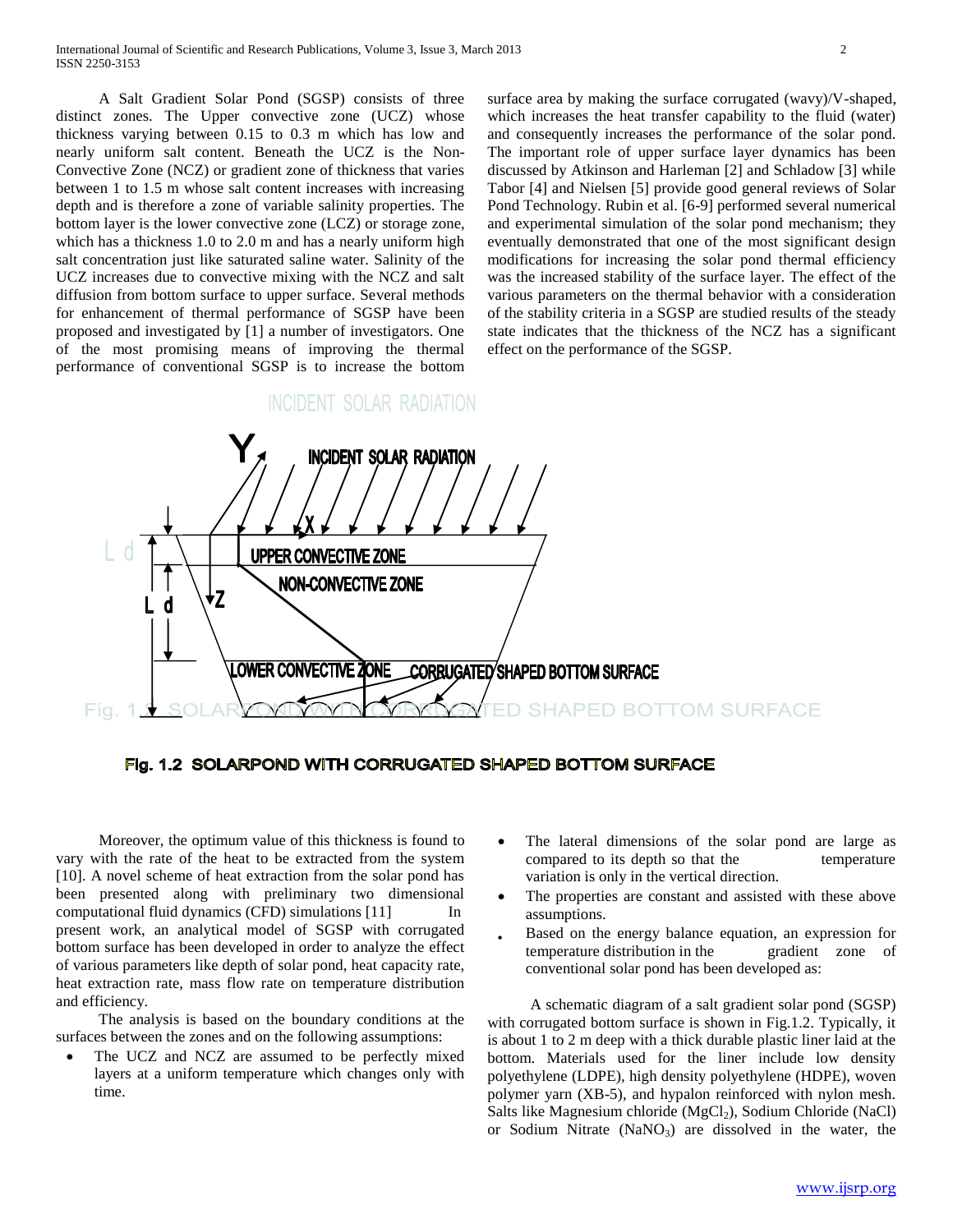concentration varying from 20 to 30 percent at the bottom to almost zero at the top surface. Salt concentration gradient will disappear over a period of time due to upward diffusion of the salt. At the same time, concentrated brine is added at the bottom of the solar pond. The amount of the salt required for this purpose is about 50  $\text{gm/m}^2/\text{day}$ , which is a large quantity when considered on an annual basis. For this reason the normal practice is to recycle the salt by evaporating the saline water run off from the surface in an adjacent evaporation pond.

#### II. MATHEMATICAL ANALYSIS

 The energy flow diagram shown in Fig. 1.3 for different zone for corrugated bottom of the solar pond for showing depth of the different zones.



**Fig. 1.3 Energy flow In and Out of the Surface Convective Zone and Lower Convective Zone**

#### **2.1 UPPER CONVECTIVE ZONE**

 The differential equation is to be satisfied for the UCZ of the pond is obtained by taking energy balance equation as follows-

(Rate of change of energy contained in the UCZ of thickness,  $\delta$ )  $=$  (Rate at which heat is conducted in from the NCZ) + (Solar radiation absorbed in the thickness,  $\delta$ )–(Rate at which heat is lost from te top surface by convection, evaporation and radiation).Thus,

$$
\frac{\partial T_1}{\rho \delta C_p \delta C_p \delta t}|_{x=0} = k \left[ \frac{\partial T_2}{\partial x} \right]_{x=\delta} + [(1)_{x=0} - (1)_{x=\delta}] -
$$
  

$$
\frac{q_c + q_e + q_r}{\beta A_f}
$$
 (2.1)

where  $\beta$  is the area enhancement factor which is the ratio of the area of corrugated or V-shaped surface,  $A_{pf}$  and the corresponding surface area of conventional solar pond, A**<sup>f</sup>** .

#### **2. 2 NON- CONVECTIVE ZONE**

 The differential equation for the NCZ zone is the heat conduction equation of the form

$$
\frac{\rho C_p \partial T_2}{\partial t} \cdot \frac{\partial^2 T_2}{\partial x^2} \cdot \frac{dI}{dx} = K
$$
\nwhere I=I<sub>b</sub>  $\zeta_{rb} \zeta_{ab} + I_d \zeta_{rd} \zeta_{ad}$ \n(2.3)

#### **2. 3 LOWER CONVECTIVE ZONE**

 Taking energy balance equation as above for the LCZ of the pond as below:

 [Rate of change of energy contained in the LCZ of thickness  ${L-(d+\delta)}$ ] = [(Rate at which heat is conducted in from the NCZ) + {Solar radiation absorbed in the thickness  $(d+\delta)$ } – (Rate at which heat is conducted out to the ground underneath) – (Rate of useful heat extraction)]. Thus,

$$
\rho[L - (d + \delta)]C_p \frac{\partial T_3}{\partial t} \Big|_{x = d + \delta} = -k(\frac{\partial T_2}{\partial x})_{x = d + \delta} + (I)_{x = d + \delta} + [
$$
  

$$
\frac{\partial T_g}{\partial x} \frac{q_{load}}{\partial x} \Big|_{x = L} - A_{pf} \Big|_{x = d + \delta} \Big|_{x = d + \delta} = -k(\frac{\partial T_2}{\partial x})_{x = d + \delta} + [
$$
 (2.4)

 Now, solution to the sets of equations (2.1), (2.2) and (2.3) have been obtained and expressed for distribution of temperature in the gradient zone for conventional solar pond as

$$
\frac{b^{4} A_{f}}{m C p} \ln(x + \frac{b^{4} A_{f}}{m C p} e_{(x+\delta) A_{f}} + \frac{b^{4} A_{f}}{m C p} e_{(x+\delta) A_{f}} k m C_{p} \}
$$

where  $E_4$  and  $T_c$  are the integration constants and these are expressed as: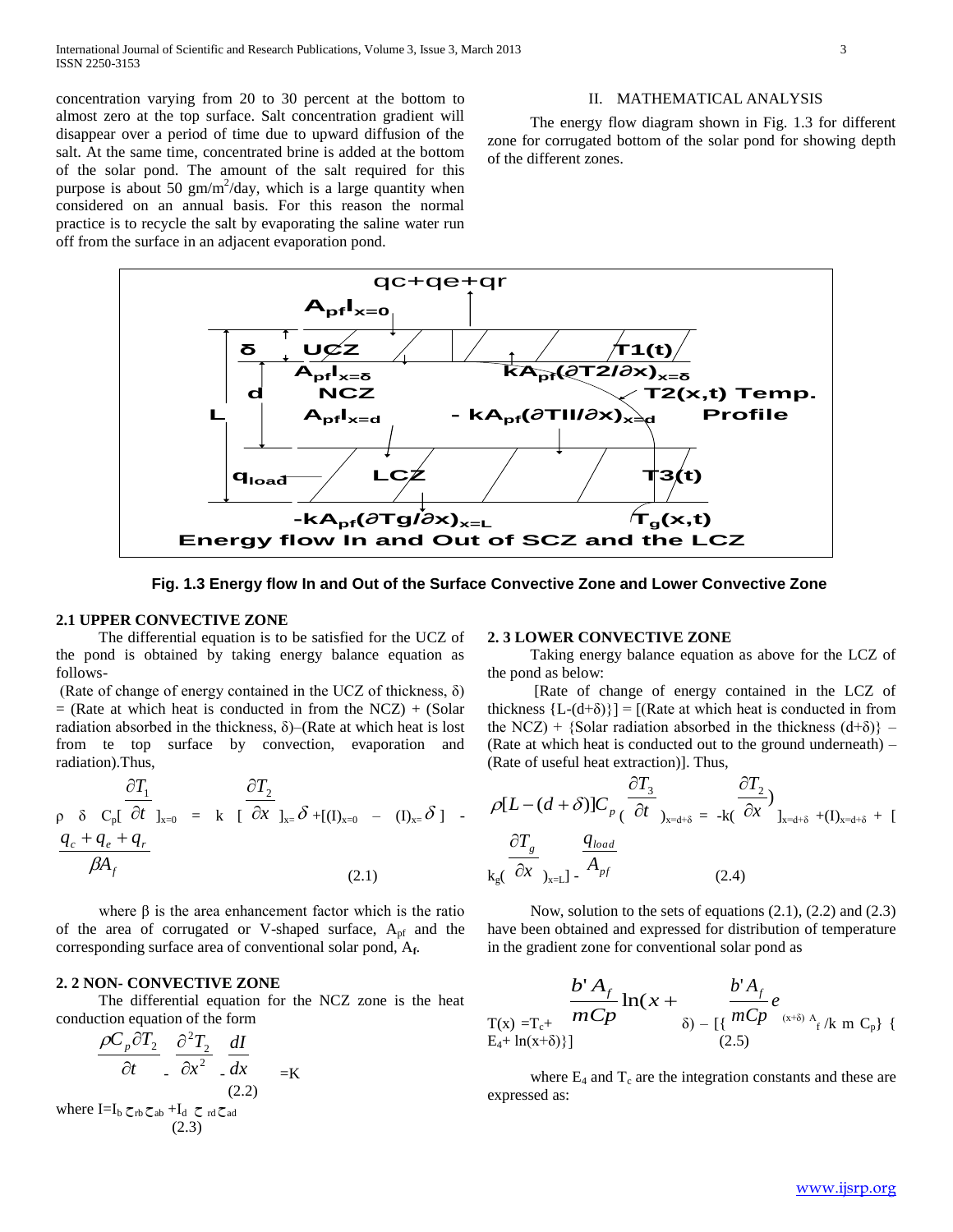$$
T_{4}=T_{a}+\frac{(q-a)}{b}e_{-(d+\delta)A_{f}/k m Cp}+\ln(d+\delta)\{e^{-A_{f}(d+\delta)/k m Cp}-1\}\n(2.6)
$$

And,

$$
\frac{(q-a^{2})A_{f}}{T_{c} = T_{a^{+}} \frac{mCp}{(d+\delta)/k m Cp} e^{dA_{f}/k m Cp} + \frac{b^{2}A_{f}}{mCp} (1 - e^{-\delta A_{f}/k m Cp}) \ln\delta} - \frac{1}{2} \left\{1 - e^{-\delta A_{f}/k m Cp} e^{dA_{f}/k m Cp} \right\} \ln(x+\delta) \qquad (2.7)
$$

#### **For corrugated bottom surface of the solar pond,**

The Equ.(2.5) is further developed as

$$
\frac{b^{\prime} \beta A_{pf}}{\Gamma(x) = T_c + \frac{mCp}{mCp}} \ln(d+\delta) - \left\{ \frac{b^{\prime} \beta A_{pf}}{mCp} e^{(x+\delta)\beta A_{pf}/k m Cp} \right\} \left\{ E_4 + \ln(x+\delta) \right\}
$$

where  $\beta$  is the area enhancement factor,  $E_4$  and  $T_c$  are the integration constants and these are expressed as:

$$
E_4 = T_a + \frac{(q-a)}{b'} e^{-\beta(d+\delta)A_{pf'}k m Cp} + \ln(d+\delta) \{ e^{-\beta A_{pf'}(d+\delta)/k m Cp} - 1 \}
$$
\n(2.9)

And

$$
\frac{(q-a)\beta A_{pf}}{\prod_{c=1}^{c-1} \prod_{a^{+}} mCp} e^{\beta dA_{pf} k m Cp} + \frac{b'\beta A_{pf}}{mCp} \frac{(1 - e^{-\delta \beta A_{pf'} k m Cp})}{(1 - e^{-\delta \beta A_{pf'}} k m Cp)}
$$
\nWhere,  
\nb'=t<sup>\*</sup>H<sup>\*</sup>b

(2.11)

 $T_c$  and  $E_4$  are the integration constants and  $C=mc_p$ , the heat capacity rate per unit area of the solar pond for the working fluid in the heat exchanger of the gradient zone.

 The first boundary condition to be applied is that when  $x=0$ ,  $T(0)=T_a$ . The second boundary condition arises from the energy balance at the interface between gradient layer and lower convective zone.

#### III. EFFICIENCY CALCULATION FOR VARYING PARAMETERS

The thermal efficiency of the solar pond is defined as *H*  $C\{T(d) - T_a\} + q$ 

 where H is the average flux of solar radiation incident on the surface of the solar pond. The numerator on the right side of this equation is composed of two terms: one is the rate of heat transfer from the gradient layer per unit area of the pond,  $[C\{T(d)-T_a\}] / H$ , and the second term is the rate of heat withdrawal from the lower convective zone per unit area of the pond, q/H. T(d) is the temperature at the bottom of the gradient layer can be found by putting  $x=$ d in equation (2.25) as well as in equation (2.28) and  $T_a$  is the ambient temperature.

#### IV. RESULTS AND DISCUSSIONS

#### **4.1 EFFECT OF HEAT EXTRACTION RATE ON TEMPERATURE DISTRIBUTION OF SOLAR POND**

 The results show that there is a significant influence of area enhancement factor on thermal performance of salt gradient solar pond with corrugated (way)/V-shaped bottom.

connect-to-mba-colleges-in-pune-adw1234.htmFig. 4.1 shows the effect of heat extraction rate on temperature distribution of solar pond for area enhancement factor of 1.5 and heat capacity rate of  $0.75 \text{ W/m}^2$ -K. It has been found that the temperature of the solar pond almost remains constant in upper convective zone, whereas in the non-convective zone the temperature of the solar pond linearly increases with increasing depth and again remains constant in lower convective zone or storage zone for a particular value of heat extraction rate. The value of temperature in NCZ and LCZ decreases with increasing the value of heat extraction rate. The maximum temperature attains in the LCZ is 91.72<sup>0</sup> C for zero heat extraction rate (i.e., q=0 W/m<sup>2</sup>) at  $\beta$ =1.5 and then these value decreases as  $69.77^{\circ}$  C,  $60.25^{\circ}$  C and  $50.74^{\circ}$ C for q=10 W/m<sup>2</sup>, q=20 W/m<sup>2</sup>, q=30 W/m<sup>2</sup> and a fixed value of heat capacity rate of 0.75 W/m- $K^2$ . It is also seen that the



 $\eta =$ 

(3.1)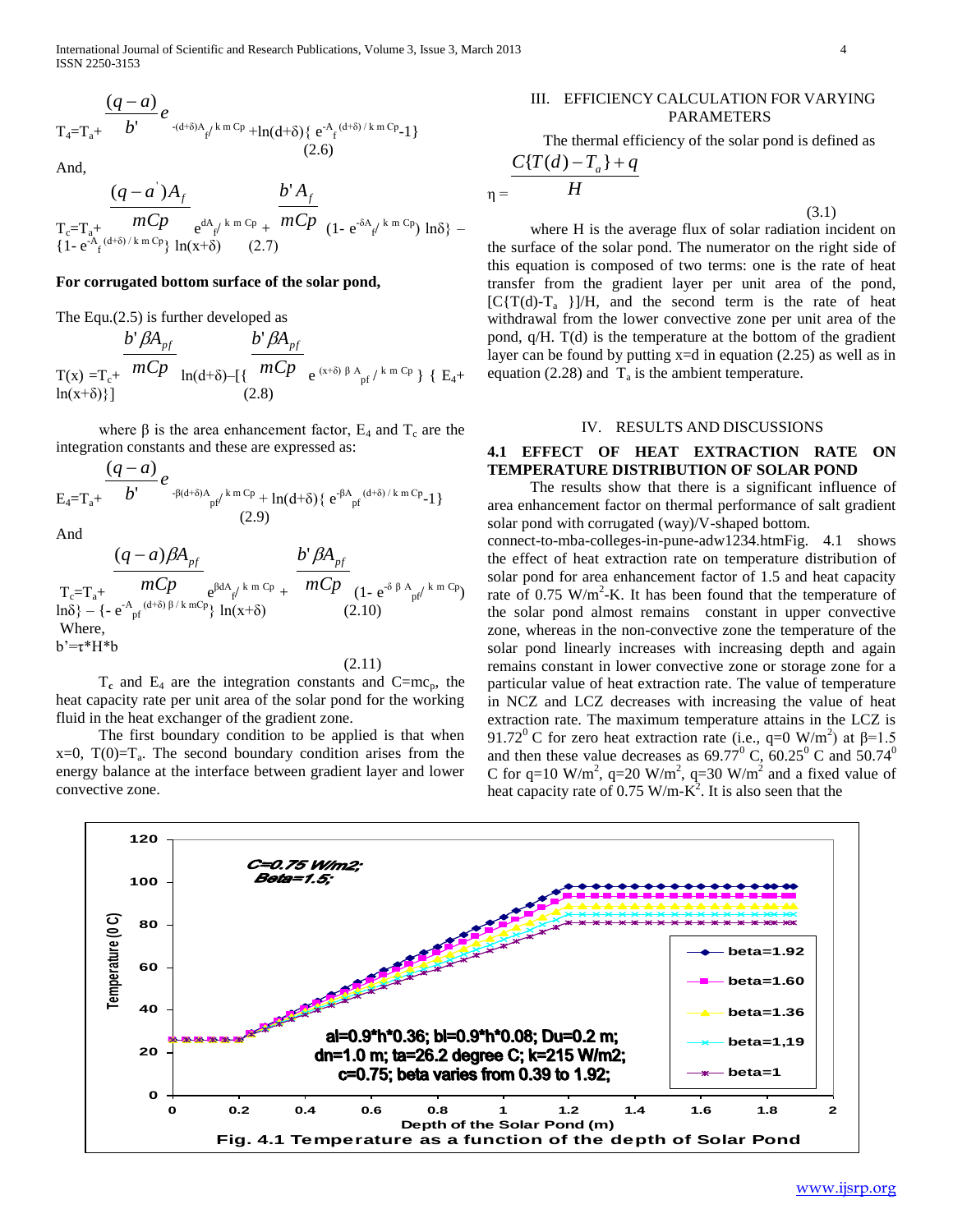#### **4.2 EFFECT OF HEAT CAPACITY RATE ON TEMPERATURE DISTRIBUTION OF SOLAR POND**

 Fig. 4.2 shows the effect of heat capacity rate on temperature distribution of solar pond with respect to depth of the pond for heat extraction rate of 20  $\text{W/m}^2$  and area enhancement factor  $\beta$ =1.5 .It has been found that the temperature of the solar pond almost remains constant in the UCZ, whereas in the NCZ, temperature increases linearly with increasing depth and again remains constant in LCZ for a particular value of heat

capacity rate. These values of temperatures decrease with increase in heat capacity rate.

 The maximum temperatures attains in the storage zone is found to be 69.1<sup>0</sup> C at q=20 W/m<sup>2</sup> and C=0.75 W/K-m<sup>2</sup> and then these values decreases as  $65.31^{\circ}$  C at C=0.95 W/K-m<sup>2</sup> and 61.86<sup>0</sup> C at C=1.15 W/K-m<sup>2</sup>, 58.72<sup>0</sup>C at C=1.35 W/K-m<sup>2</sup> and 55.85<sup>0</sup>C at C=1.55 W/K-m<sup>2</sup>, respectively.



# **4.3 EFFECT OF AREA ENHANCEMENT FACTOR (Β) ON TEMPERATURE OF SOLAR POND**

Fig. 4.3 shows the effect of area enhancement factor  $(\beta)$ on temperature distribution of the solar pond with respect to depth of the pond for  $q=0$  W/m<sup>2</sup> and C=0.75 W/K-m<sup>2</sup>. The system and operating parameters are same as in previous plot shown in Fig. 4.10. It has been found that the temperature in the UCZ remains constant, whereas temperature linearly increases in the non- convective zone or gradient zone with increasing depth

and again remains constant in the storage zone for a particular value of heat extraction rate.

 The maximum temperature attains in the storage zone is  $91.72^{\circ}$  C for zero heat extraction rate and then these values decreases as 87.98<sup>0</sup> C, 83.87<sup>0</sup> C, 80.13<sup>0</sup> C and 76.73<sup>0</sup> C for  $\beta$  $=1.6, 1.36, 1.19, and 1, respectively.$ 

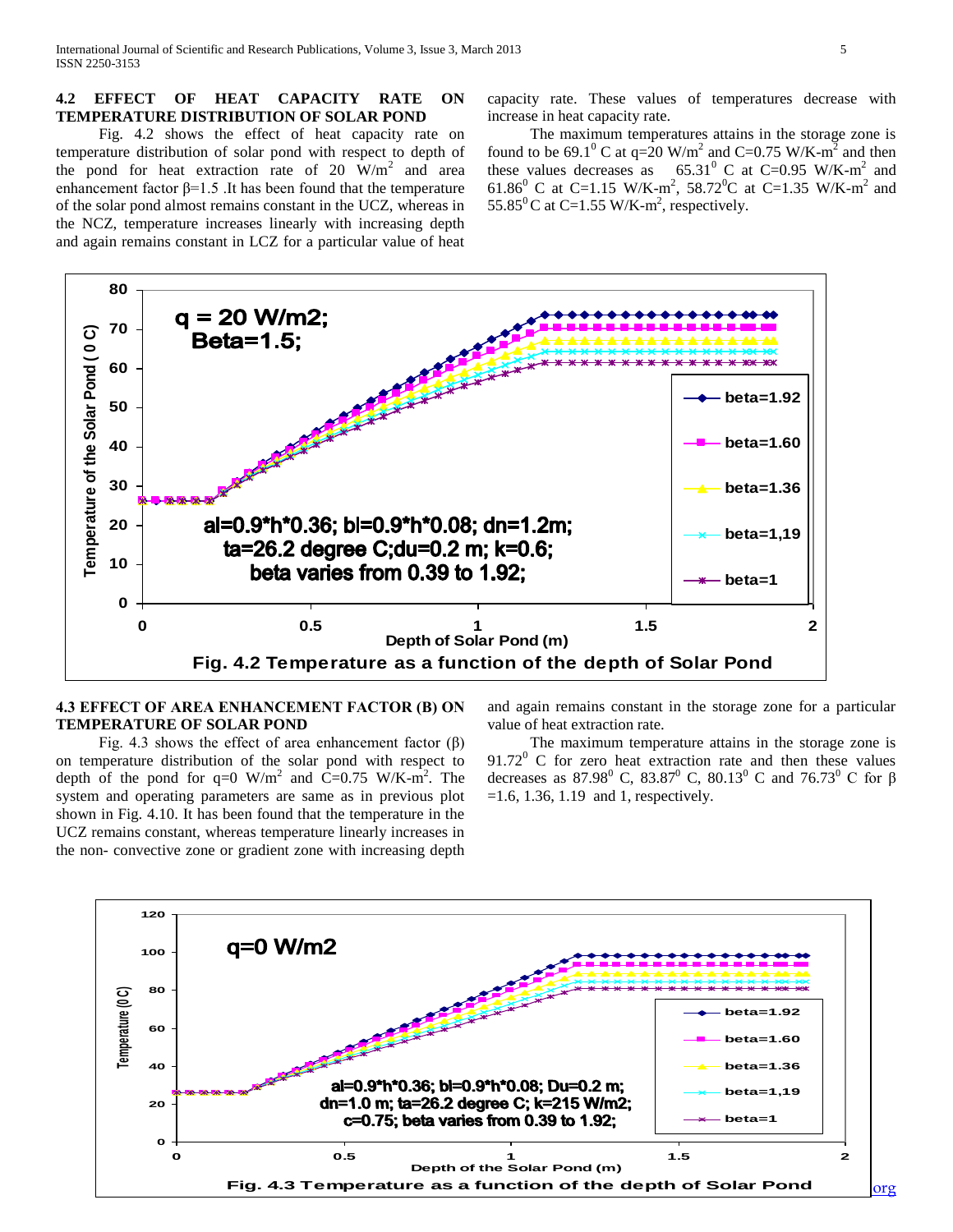#### **4.4 EFFECT OF HEAT EXTRACTION RATE ON TEMPERATURE OF STORAGE ZONE**

 Plot shown in Fig. 4.4 shows the effect of heat extraction rate on temperature of storage zone of solar pond. The temperature of storage zone of the solar pond decrease+ from  $91.72^{\circ}$  C to  $71.25^{\circ}$  C at zero heat extraction rate and area enhancement factor of 1.5, and then these values of maximum and minimum temperature decreases at various values of heat

extraction rate as 82.45<sup>0</sup> C to 62.73<sup>0</sup> C, 70.52<sup>0</sup> C to 53.15<sup>0</sup> C and 59.42 $^{\circ}$  C to 47.25 $^{\circ}$  C respectively for heat extraction rate of 10, 20 and 30  $W/m^2$ .

 It has also been observed that the rate of fall of temperature is higher for lower value of heat extraction rate and is lower for higher value of heat extraction rate.



# **5.5 EFFECT OF HEAT EXTRACTION RATE ON EFFICIENCY OF STORAGE ZONE**

 Fig. 4.5 shows the effect of heat extraction rate on efficiency of storage zone. It has been observed that the efficiency of storage zone is decreasing with increasing value of heat capacity rate for all values of heat extraction rate.

 The minimum and maximum value of efficiencies are 17.91 percent and 19.95 percent, 19.29 percent and 20.88 percent, 20.79 percent and 21.82 percent and 22.29 percent and 22.76 percent respectively for heat extraction rate of  $\overline{0}$  W/m<sup>2</sup>, 10  $W/m^2$ , 20  $W/m^2$  and 30  $W/m^2$ .

 It has also been observed that the increase and decrease of efficiency is mainly depends upon the heat extraction rate. Efficiency increases if heat extraction rate increases and decreases as heat extraction rate decreases.



## **4.6 EFFECT OF HEAT CAPACITY RATE ON TEMPERATURE OF STORAGE ZONE**

 Fig. 4.6 shows the effect of heat capacity rate on temperature of storage zone for area enhancement factor of 1.5

and heat capacity rate from 0.75 to 1.5  $W/m^2$ -K. It has been observed that the fall in temperature of storage zone of solar pond. It is also observed that fall in temperature is higher at low values of heat extraction rate at all values heat capacity rate.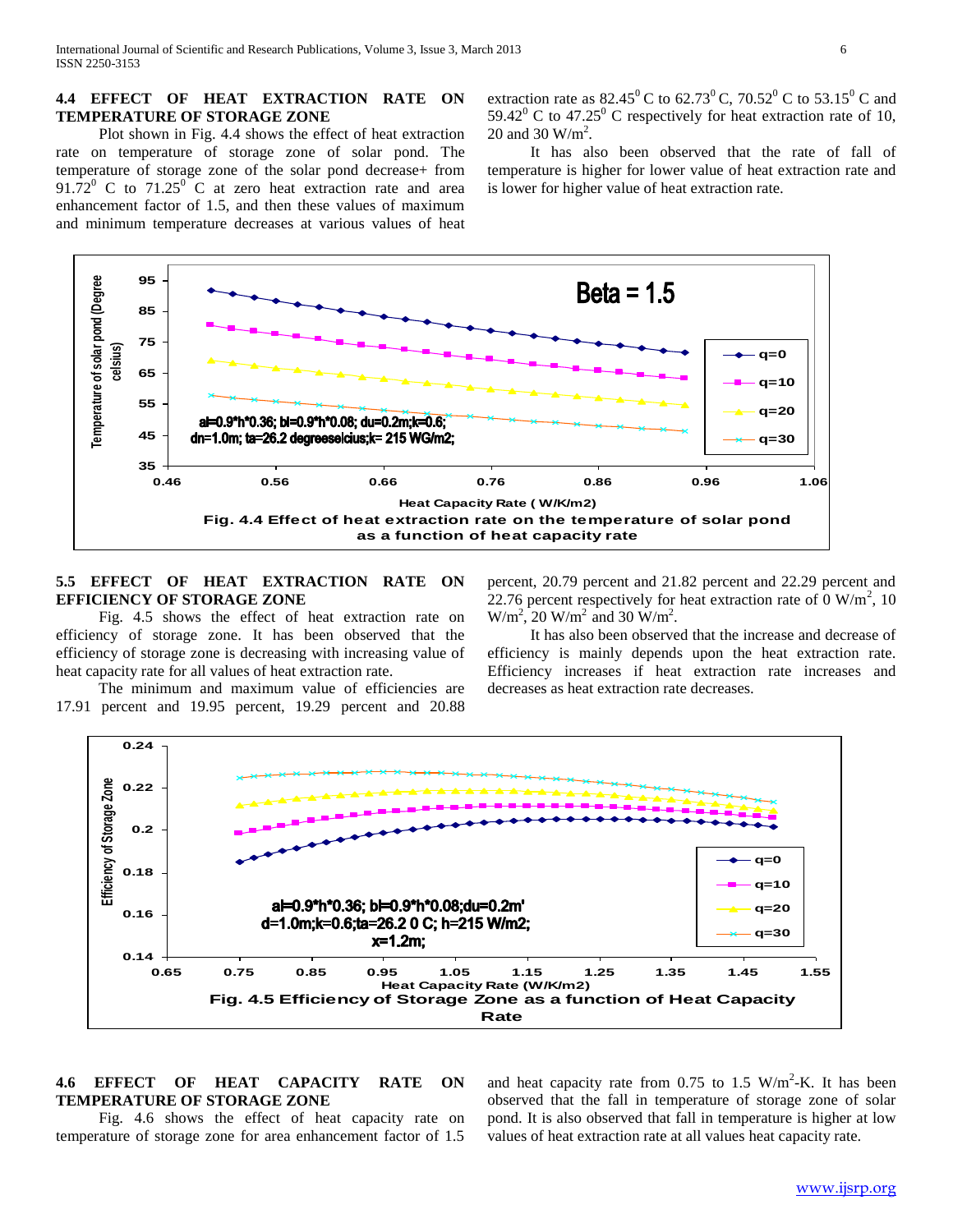The maximum and minimum values of temperature of storage zone have been found to be  $91.72^{\circ}$  C and  $28.55^{\circ}$  C, 88.98<sup>0</sup> C and 27.85<sup>0</sup> C, 83.87<sup>0</sup> C and 27.12<sup>0</sup> C, 77.25<sup>0</sup> C and 27<sup>0</sup>

C, and 74.56<sup>0</sup> C and 21.65<sup>0</sup> C at heat capacity rate of 0.75, 0.95, 1.05, 1.20 and 1.5 W/K-m 2 , respectively.



# **4.7 EFFECT OF AREA ENHANCEMENT FACTOR ON EFFICIENCY OF STORAGE ZONE OF SOLAR POND**

 Fig. 4.7 shows the effect of area enhancement factor on efficiency of storage zone of solar pond. The efficiency of storage zone of solar pond for area enhancement factor of 1.5 and heat capacity rate of  $0.75 \text{ W/m}^2$ -K linearly increases with heat extraction rate for all values of area enhancement factor. The minimum value of efficiencies has been found to be 12.5 percent, 15.48 percent, 16.25 percent, 17.20 percent and 18.15 percent at area enhancement factor of 1, 1.25, 1.15, 1.75 and 2 for a fixed value of heat capacity rate of  $0.75 \text{ W/m}^2$ -K.



#### V. CONCLUSIONS

 On the basis of analytical investigations carried out in this paper in connection with the simulation and modeling of solar pond, the following conclusions are drawn:

- An analytical model of salt gradient solar pond has been developed in order to analyze the effect of various parameters like depth of solar pond, heat capacity rate, heat extraction rate, mass flow rate on temperature distribution and efficiency.
- The results are then obtained by computer simulation using  $C^{++}$ program for temperature distribution along the increasing depth of the solar pond for various value of the

system and operating parameters in order to prophesy the performance of the solar pond for electrical power generation.

 It has been found that for area enhancement factor equal to 1, the temperature of the solar pond almost remains constant in the upper convective zone or surface convective zone, where as in the non convective zone, temperature increases linearly with the increasing depth and again remains constant in non convective zone for a particular value of heat extraction rate (q) whereas these values decreases with increasing values of heat extraction rate. The maximum temperature attains in the lower convective zone is 79.28 $\overline{^0C}$  for q=0 W/m<sup>2</sup> and then these values decreases as  $69.77^{\circ}$ C,  $60.25^{\circ}$ C and  $50.74^{\circ}$ C for q=10 W/m<sup>2</sup>, q=20 W/m<sup>2</sup> and q=30 W/m<sup>2</sup>, respectively.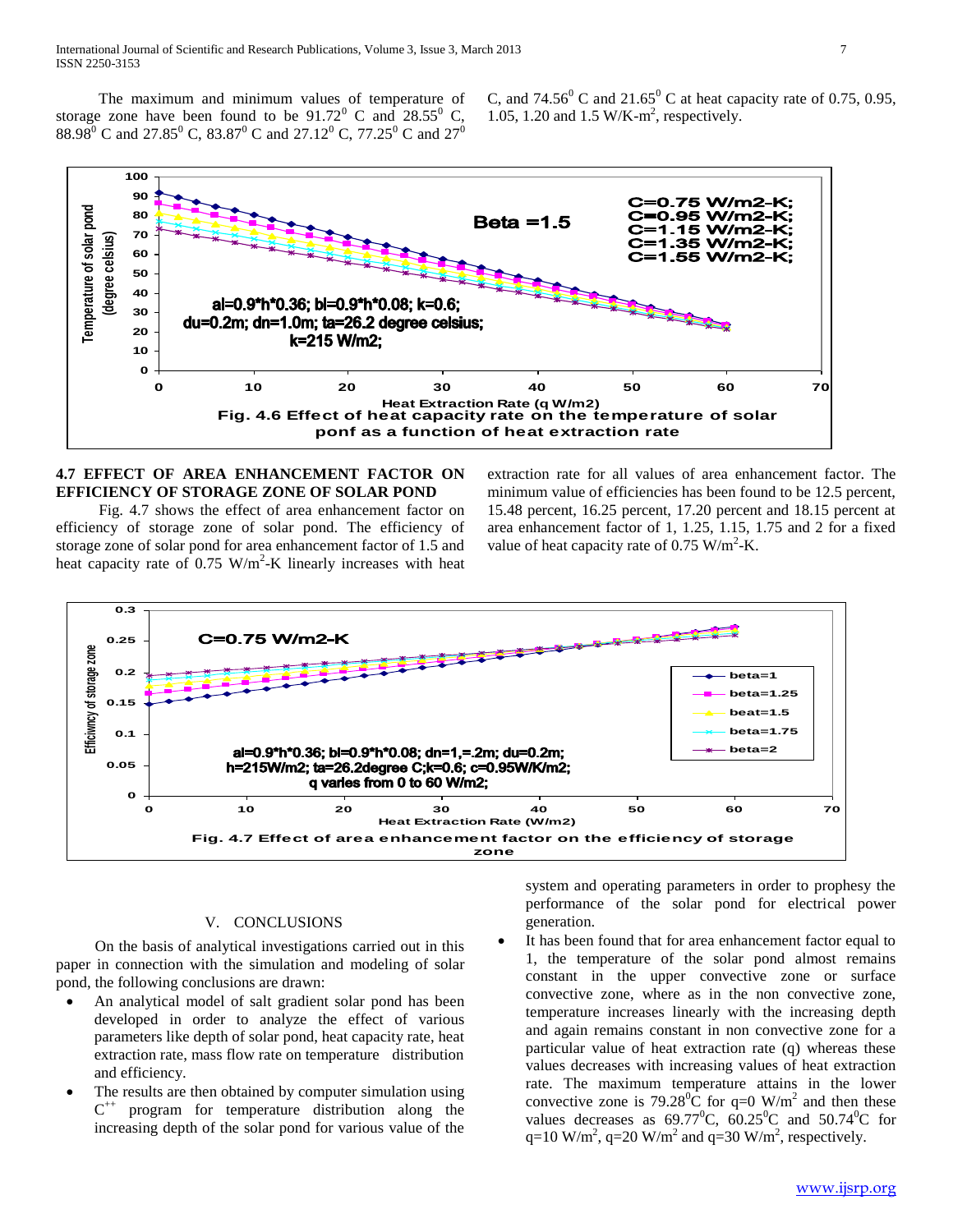- It has been found that the temperature of the storage zone decreases with an increase in the heat capacity rate( $C=mc_p$ ), at all values of heat extraction rate. For no heat extraction, the maximum temperature is found to be 79.28<sup>0</sup> C for C=0.75 W/(m<sup>2</sup>.K) and Minimum value of temperature is  $55.81^{\circ}$ C at C=1.49 W/(m<sup>2</sup>.K). These maximum and minimum values of temperature decrease with increasing values of heat extraction rate.
- It has been observed that the efficiency of solar pond is strong function of heat capacity rate and heat extraction rate. The efficiency of solar pond increases exponentially from 18.51 percent to 20.19 percent with an increase in heat capacity rate, for  $q=0$  W/m<sup>2</sup> while 19.84 percent to 20.58 percent for  $q = 10W/m^2$ . For  $q=20$ , 30 and 40 W/m<sup>2</sup>, the efficiency slowly decreases with increase in heat capacity rate. The above efficiencies values have been found to be 21.18 percent to 20.97 percent, 22.51 percent to 21.35 percent and 23.84 to 21.74 percent, respectively.
- The results show that the efficiency of the storage zone of the solar pond increases linearly with increase in heat extraction rate for various values of heat capacity rate. The minimum and maximum values of efficiencies are found to be 18.51 to 25.98 percent in the range of parameters investigated.
- The results show that there is a significant influence of area enhancement factor on thermal performance of corrugated/V-shaped solar pond. At constant value of heat capacity rate  $(0.75 \text{ W/m}^2 \text{K})$  and heat extraction rate  $(q=0 \t W/m^2)$ , the percentage enhancement in temperature efficiency have been found to be 21.16 percent and 22.42 percent, respectively. These results are due to the fact that the increase in heat transfer surface area

increases the heat transfer capability to the working fluid (water) and consequently increase the temperature and efficiency of the solar pond.

#### NOMENCLATURE

- SGSP Salt Gradient Solar Pond
- UCZ Upper Convective Zone
- NCZ Non-Convective Zone
- LCZ Lower Convective Zone (Storage Zone)
- β Area Enhancement Factor
- $A_f$  Total surface area of the pond with flat bottom surface
- Apf Total surface area of the pond with corrugated bottom surface
- c Concentration of the salt  $(kg/m^2)$
- $C_P$  Specific heat f the salt (J/kg-0C)
- d Thickness of the non convective zone (in m)

 $T(x)$  Temperature of the pond at a depth x below the interface between UCZ Upper Convective Zone

 $\Phi(x)$  Solar radiation reaching a depth x below the NCZ and LCZ interface  $(W/m^2)$ 

- $\delta$  Thickness of the upper convective zone (in m)
- $[L-(d+\delta)]$  Thickness of the lower convective zone (in m)
- H Average global solar radiation incident on the surface of the pond

| k          | Thermal conductivity of the fluid in NCZ          |
|------------|---------------------------------------------------|
| $q_c$      | Heat loss due to convection (in $W/m^2$ )         |
| $q_e$      | Heat loss due to evaporation (in $W/m^2$ )        |
| $q_{r}$    | Heat loss due to radiation (in $W/m^2$ )          |
| $q_t$      | Total heat loss at the pond surface (in $W/m^2$ ) |
| $Q_{Load}$ | Extracted enegy from the solar pond In W)         |
| $T_{a}$    | Ambient temperature (in ${}^{0}C$ )               |
| $T_c$      | Integrtation constant                             |
| $E_4$      | Integration constant                              |

C Heat capacity rate  $(=mC_p)$  per unit area of the pond for the working fluid in the gradient layer heat exchanger

 $ρ$  density of the fluid used in the pond (in kg/m<sup>3</sup>)

τ Coefficient of transmissivity of air-water interface

a&b Constants related to absorption of light in water

#### **REFERENCES**

- [1] Jaefarzadeh, M. R., "Thermal Behavior of Large Salinity Gradient Solar Pond in the City of Mashhad." Iranian Journal of Science and Technology, Transaction B, Engineering, Vol. 29, No. B2, Printed in The Islamic Journal of Iran, 2005.
- [2] Atkinson, J. R. and Harleman, D. r., "A wind-mixed layer mode for Solar Ponds." Solar Energy, 31, 243-259, 1983.
- [3] Schladow, S. G., "The upper mixed zone of a Salt Gradient Solar Pond: Its dynamics and Control." Solar Energy, 33, 417-426, 1984.
- [4] Tabor, H., "Solar Ponds: Reviewed." Solar Energy, 27, 181-191, 1981.
- [5] Nielsen, C. E., "Non-convective Salt Gradient Solar Ponds." In: W. C. Dikinson and P. N. Chereminoff (eds.), Solar Energy Technology Handbook, Part A, pp. 345-376, Marcel Dekker, New York, 1980.
- [6] Rubin, H. and Bemporad, G. A., "The Advanced Solar Pond (ASP): Basic theoretical aspects." Solar Energy, 43, 33-34, 1989.
- [7] Rubin, H. and Bemporad, G. A., "Analysis of turbulent flow in thermal layers of a advanced solar pond (ASP)." Solar Energy, 43, 25-33, 1989.
- [8] Keren, Y., Bemporad, G. A. and Rubin, H., "Basic experiments related to the advanced solar pond performance." Transaction of ASME, J. Fluids Engineering, 113, 116-123, 1991.
- [9] Rubin, H., Keren, Y. and Bemporad, G. A., "Feasibility of the advanced solar pond (ASP) according to Osdor method: Feasibility experiments." Coastal and Marine Engineering Research Institute(CAMERI) Report, June, 1990.
- [10] Mohammed, A. D., "Computer Simulation Yearly or Seasonally Optimum Salt –gradient of Solar Pond in Jordan 'Dead Sea'." Australian journal of Basic and Applied Sciences, 2(4), pp. 1172-1185, 2008.
- [11] Angeli, C., Leonardi, E. and Maciocco, L., "A Computational Study of Salt Diffusion and Heat extraction in Solar Pond Plants." Solar Energy, 80, 1498-1508, 2006.

#### **AUTHORS**

**First Author** – U. K. Sinha, Electrical Engineering Department, National Institute of Technology Jamshedpur, Email: umesh.260396@gmail.com

**Second Author** – S. P. Sharma, Mechanical Engineering

Department, National Institute of Technology Jamshedpur, Email: sp.nitjsr2000@yahoo.com.in

**Third Author** – S. B. L. Seksen, Electrical Engineering

Department, National Institute of Technology Jamshedpur,

Email: subodhseksena\_03@yahoo.co.in